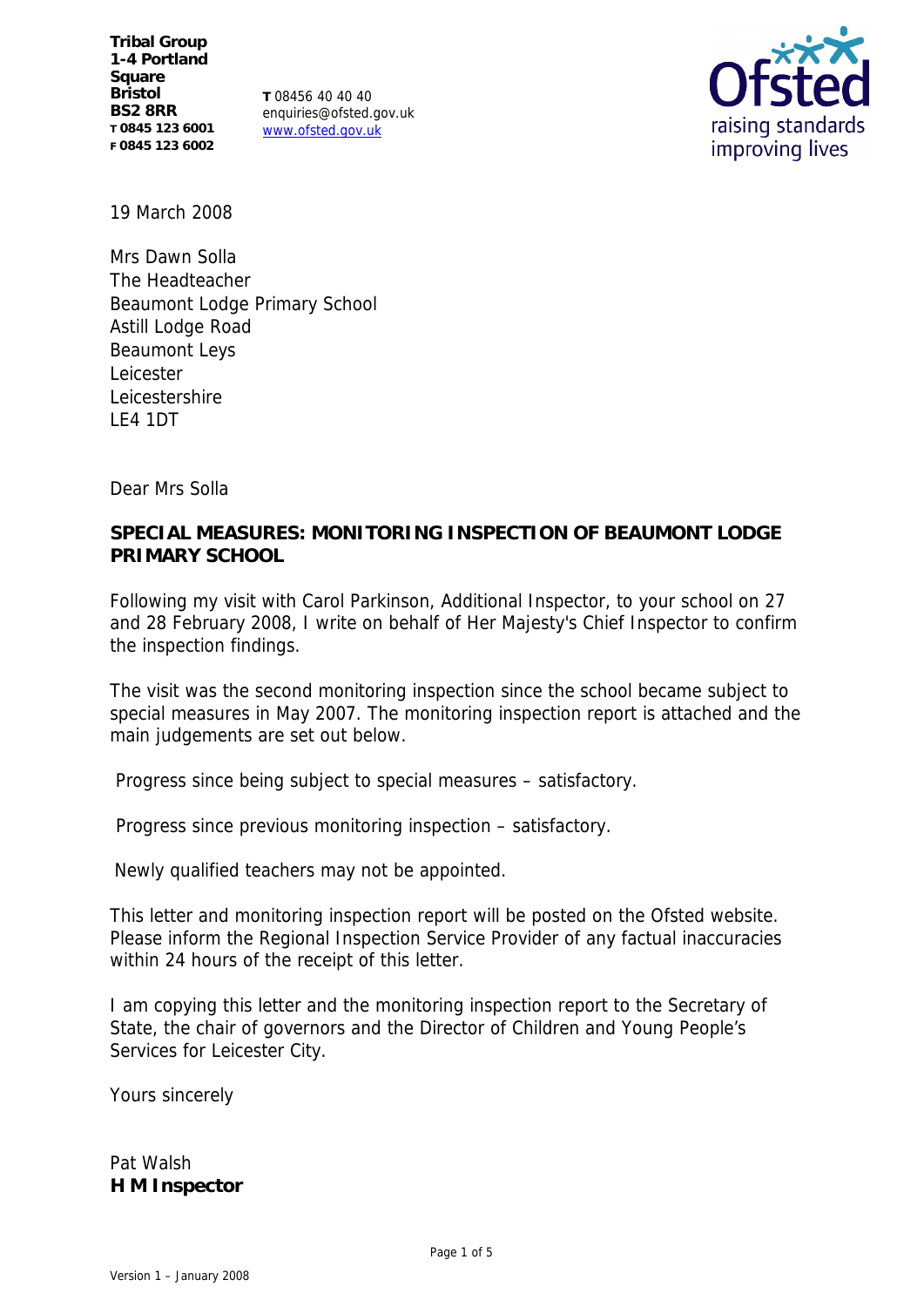

### **SPECIAL MEASURES: MONITORING OF BEAUMONT LODGE PRIMARY SCHOOL**

**Report from the second monitoring inspection: 27and 28 February 2008**

#### **Evidence**

Inspectors observed the school's work, including eleven lessons and a school assembly. They scrutinised documents and pupils' books, and met with the acting headteacher, the executive headteacher, senior staff, the chair of governors, a representative of the local authority (LA) and a group of pupils.

#### **Context**

There have been further changes to the leadership team since the last visit. The headteacher resigned, and the acting and executive headteachers continue to lead and manage the school. The governors plan to make a permanent headteacher appointment in March 2008. The deputy headteacher left in December 2007, this post will remain vacant until the new headteacher has been appointed.

#### **Achievement and standards**

The school now has a systematic approach to the collection and analysis of detailed information about the progress that pupils are making. The data indicates that, although the proportion working at age appropriate levels has risen, achievement and standards remain inadequate overall. This is because pupils in all year groups, particularly the most able, have significant ground to make up in English and mathematics. Standards in writing are particularly low as many pupils lack the basic skills of good handwriting and accurate spelling, and their work is marred by careless presentation. However, the attainment gap is gradually beginning to narrow because teaching is improving. Changes to Year 6 staffing have slowed the progress of this group, and indications are that standards are well below average. The school has responded swiftly and targeted additional support, particularly in literacy and numeracy, and this has halted the decline. The most recent summary of achievement in the Foundation Stage demonstrates that, although there have been positive changes to the provision, children are not making enough progress over time. The youngest children are making a satisfactory start from their low starting points, but this is not being developed in the Reception class where achievement in some lessons is unsatisfactory. Overall, the progress seen in the lessons in Key Stage 1 and Key Stage 2 observed during the visit was usually satisfactory and, on occasions, good. The rate of the pupils' progress was directly related to the quality of teaching seen during the lesson. Work seen in books and around school highlights the need for teachers' expectations of what pupils can achieve to be raised even higher.

**Personal development and well-being**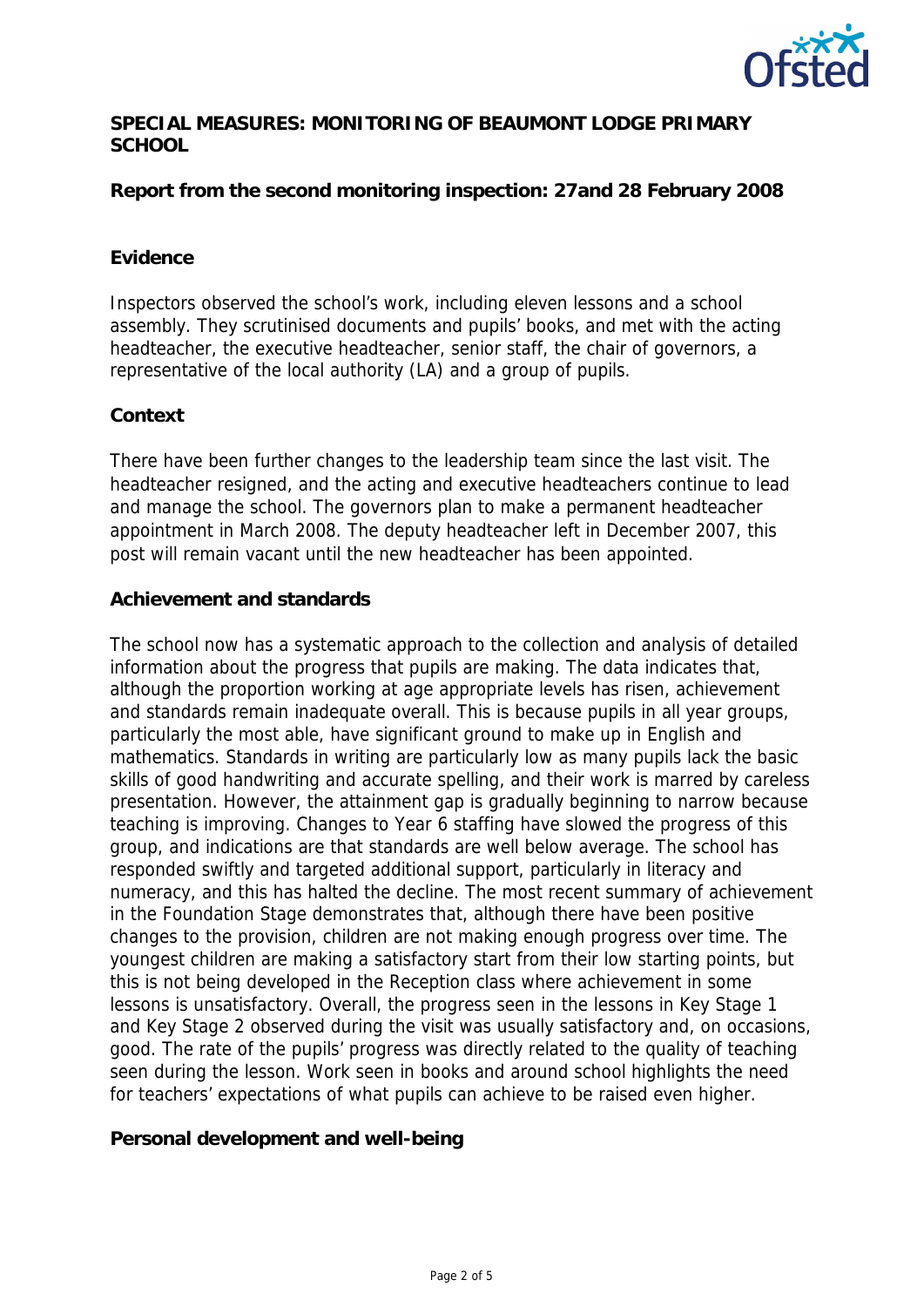

Pupils' behaviour is good. Pupils are keen to learn and concentrate well in lessons, except on the few occasions when they have too little guidance and the activities are insufficiently challenging to engage them.

# **Quality of provision**

The improvement seen in teaching at the last visit has been maintained. The majority of lessons are satisfactory with some good examples. The main strength in teaching is the way teachers manage their classes from day to day and maintain good relationships with the pupils. The classrooms are attractive and work is clearly displayed. Teachers plan their lessons carefully, but the work set for pupils who learn at different rates is not always matched well enough to what they already know. This applies to all groups but especially to the higher attaining pupils. At times all pupils are given the same task with varying degrees of support rather than work which challenges them, teaches them something new or how to approach a task in a different way. Group targets are clearly displayed on classroom walls and pupils know what they are for. Some pupils say they are a useful reminder of what they are aiming for. However, many pupils are unsure about what their personal targets are and what they have to do to achieve them. This is because teachers have not explained clearly enough what the next stages of learning are for them. Marking has improved, but it is inconsistent from subject to subject and from class to class. The best marking explains to pupils what they have achieved and how they can improve their work but too often weaknesses, especially in basic skills such as spelling, are not addressed effectively. The school is aware that new marking policies are still to be evaluated. Teachers' expectations of pupils' presentation and basic skills are often far too low.

Progress on the areas for improvement identified by the inspection in May 2007:

- improve teaching throughout the school, raise achievement and accelerate the progress of all pupils, especially the more able, and particularly in writing – satisfactory
- ensure pupils understand their targets and improve the quality of teachers' marking, ensuring that it shows pupils how to improve their own learning – satisfactory.

## **Leadership and management**

The acting headteacher, supported by the executive headteacher, has brought a clear direction and sharp strategic overview to the issues facing the school over the last term. She has worked effectively with a range of partners, including consultants from the local authority, to bring about change in the school. This has had a positive effect on teaching and learning, and assessment practice in particular. The school has benefited from the more stable leadership situation and this has led to greater levels of staff confidence and certainty. However, the leadership team lacks a deputy headteacher and this limits the opportunities to develop strategic planning at all levels, and places a heavy burden on the acting headteacher. The governing body is well underway with the appointment of a permanent headteacher, and there are plans that this will be followed in the summer term by the recruitment of a deputy headteacher.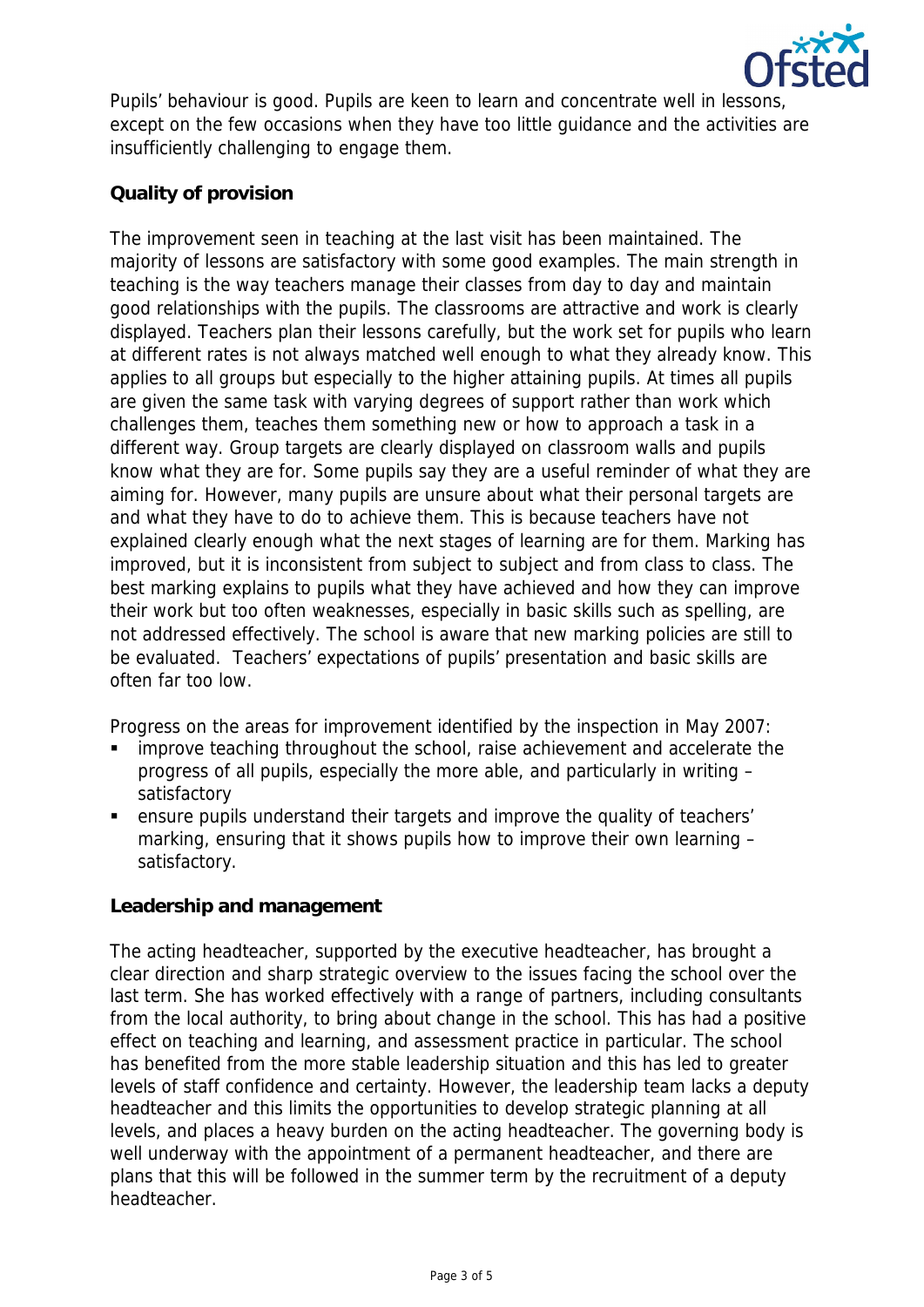

The subject leaders for the core subjects of English and mathematics are playing an increasingly confident role in identifying areas to tackle and taking initiatives forward. They have led whole school training in target setting and audited reading resources and the provision for higher attaining pupils. They are beginning to plan and implement improvements in provision through, for example, some paired lesson observations and pupil work sampling. Other subject leaders are playing an increasingly active role in reviewing developments, although currently there is no science subject leader. The middle managers have approached their devolved responsibilities with vigour, raising their profile and strengthening their role in school. However, there is no strategic plan that maps out the overall monitoring and evaluation programme for the longer term and this means that key staff are unclear about how their own area of responsibility is to progress over time. The governors are well intentioned and plan to develop their role in holding the school to account. However, few were able to attend the organised training on assessment earlier this term and there is still no systematic approach to governor visits to the school to check on the progress being made.

The improved use of assessment data has begun to have an impact on raising standards, through identifying pupils at risk of underperformance and in need of more intensive support and intervention. The school's own monitoring of improvements, especially in the core subjects, has improved. The evaluation of lessons by the acting and executive headteachers closely matches those of the inspection team. Self-evaluation is accurate and realistic about the progress made and action required to improve further. A key development will be to build capacity within the school to sustain improvements and to rely less on external support. The impact of the work of the acting and executive headteachers, and the developing role of the subject leaders, particularly in English and mathematics, demonstrates that the school is making satisfactory progress.

Progress on the areas for improvement identified by the inspection in May 2007;

- strengthen senior management, build the leadership and management skills of all teachers, and adopt a robust approach to ensuring accurate self-evaluation and school improvement **–** satisfactory
- make effective use of assessment information to track pupils' progress, set meaningful targets for them and plan learning that properly meets their needs **–** satisfactory.

## **External support**

The local authority (LA) responded effectively to the points made in the last monitoring letter. Decisive action was taken, for example to secure the headship arrangements on a longer term basis. The school has welcomed the focused support from the Early Years consultant for improvements in the Foundation Stage, which has resulted in an improved curriculum and the better use of assessment data. Consultants from the LA Primary Strategy team have worked successfully with the subject leaders for English and mathematics to plan training and audit provision. The LA now needs to work with the school to support the senior leadership appointments in order to build long term capacity for the school.